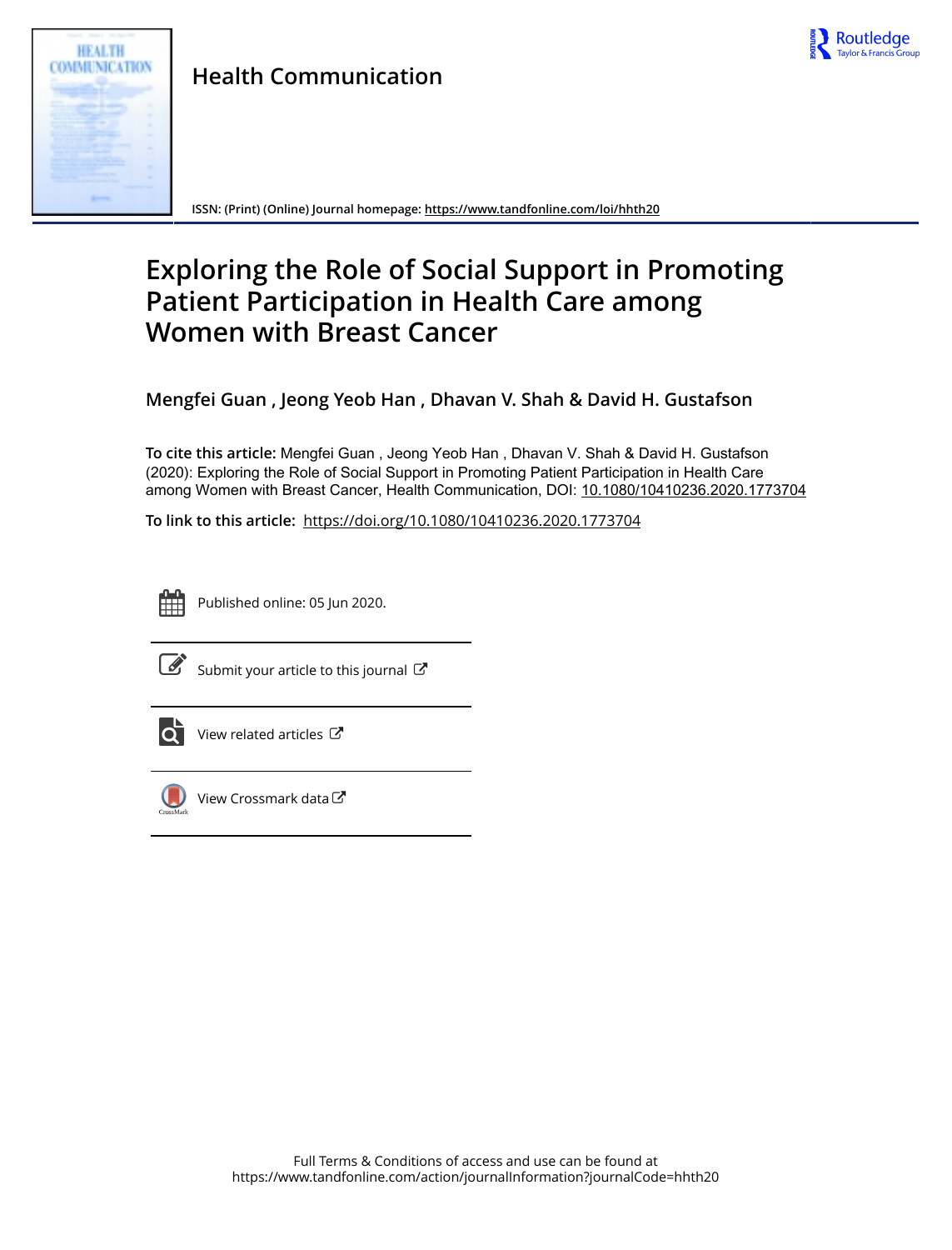# Check for updates

Routledge Taylor & Francis Group

### **Exploring the Role of Social Support in Promoting Patient Participation in Health Care among Women with Breast Cancer**

Mengfei Gu[a](#page-1-0)n D<sup>a</sup>, Jeong Yeo[b](#page-1-0) Han<sup>b</sup>, Dhavan V. Shah<sup>c</sup>, an[d](#page-1-1) David H. Gustafson<sup>d</sup>

<span id="page-1-1"></span><span id="page-1-0"></span><sup>a</sup>Department of Communication, University of Arkansas; <sup>b</sup>Department of Advertising & Public Relations, University of Georgia; 'School of Journalism and Mass Communication and Center for Health Enhancement Systems Studies, University of Wisconsin-Madison; <sup>a</sup>Department of Industrial and Systems Engineering and Center for Health Enhancement Systems Studies, University of Wisconsin-Madison

#### **ABSTRACT**

Scholars have adopted Street's (2003) ecological model of communication in medical encounters to investigate the factors promoting patient participation in health care. However, factors demonstrated in the ecological model were bounded in the context of medical care primarily focusing on health care providers and patients. Social factors, such as patients' relationships and supportive communication with others *outside* the context of health care remain relatively unexplored. To expand the purview of our understanding of factors that influence patient participation, this research integrated social support literature into the research on physician-patient communication and proposed a model which described a process through which social support can enhance patient participation in health care. The data analyzed in this study were a part of two larger clinical trials in which 661 women with breast cancer were recruited from three cancer institutions in the United States. The results from structural equation modeling analysis from cross-sectional and longitudinal data provided strong evidence for the hypotheses predicting that perceived social support was positively associated with health information competence, which in turn fully mediated the association between social support and patient participation in health care. Theoretical and practical implications are discussed.

<span id="page-1-3"></span><span id="page-1-2"></span>Attacking one in eight American women, breast cancer is the second leading cause of cancer death among women in the United States (American Cancer Society, [2019a\)](#page-8-0). Coping with breast cancer can be a stressful process during which effective communication with the cancer care team is crucial. As suggested by the American Cancer Society ([2019b](#page-8-1)), taking an active role in cancer treatment is conducive to receiving satisfying health care. In other words, patient participation in health care, such as having open discussions with health care professionals (Cegala et al., [2007](#page-8-2)), helps women with breast cancer understand treatment options and make informed treatment decisions. Research has shown that active patient participation in health care is associated with better health outcomes (Griffin et al., [2004\)](#page-8-3), and also encourages physicians to provide more information in response to patients' questions (Cegala et al., [2007](#page-8-2)). As women with breast cancer are often faced with both physical suffering and psychological distress, participating in health care may not be as smooth as can be expected. Therefore, understanding factors that can contribute to patient participation is fruitful.

<span id="page-1-8"></span><span id="page-1-7"></span><span id="page-1-6"></span><span id="page-1-5"></span><span id="page-1-4"></span>As suggested by the buffering hypothesis, social support from others could protect individuals from pathogenic effects of stressful events (Cohen & Wills, [1985](#page-8-4)), which has received substantial empirical evidence in various health contexts, such as coronary heart disease (Uchino et al., [1996\)](#page-9-0), diabetes (Cheng & Boey, [2000\)](#page-8-5), and breast cancer (J. Y. Han et al., [2011\)](#page-8-6). In line with the buffering hypothesis, social support may also exhibit salutary effects on patient participation in health care, which

remain relatively unexplored. To expand the understanding of the factors promoting patient participation, this study suggests that social support is a significant factor facilitating patient participation in medical encounters where patients feel confident about and comfortable with communicating with health care providers. In addition, this study proposes emotional management competence and health information competence as the theoretical mechanism through which social support could exert positive effects on patient participation.

The present study starts with an overview of the literature on patient participation, followed by social support, which offers insights into the relationship between social support, emotional and informational competence, and patient participation in health care. The proposed mediational model is tested with structural equation modeling (SEM) utilizing data as part of a primary dataset collected in three cancer institutions in the United States. Finally, theoretical and practical implications of applying social support in the context of enhancing breast cancer patients' participation in health care are discussed.

#### **Patient participation in health care**

The concept of patient participation in health care has garnered much scholarly attention due to its robust role in physician-patient communication. Despite a variety of ways of conceptualizing patient participation, the common theme that runs through them involves patients' *communication*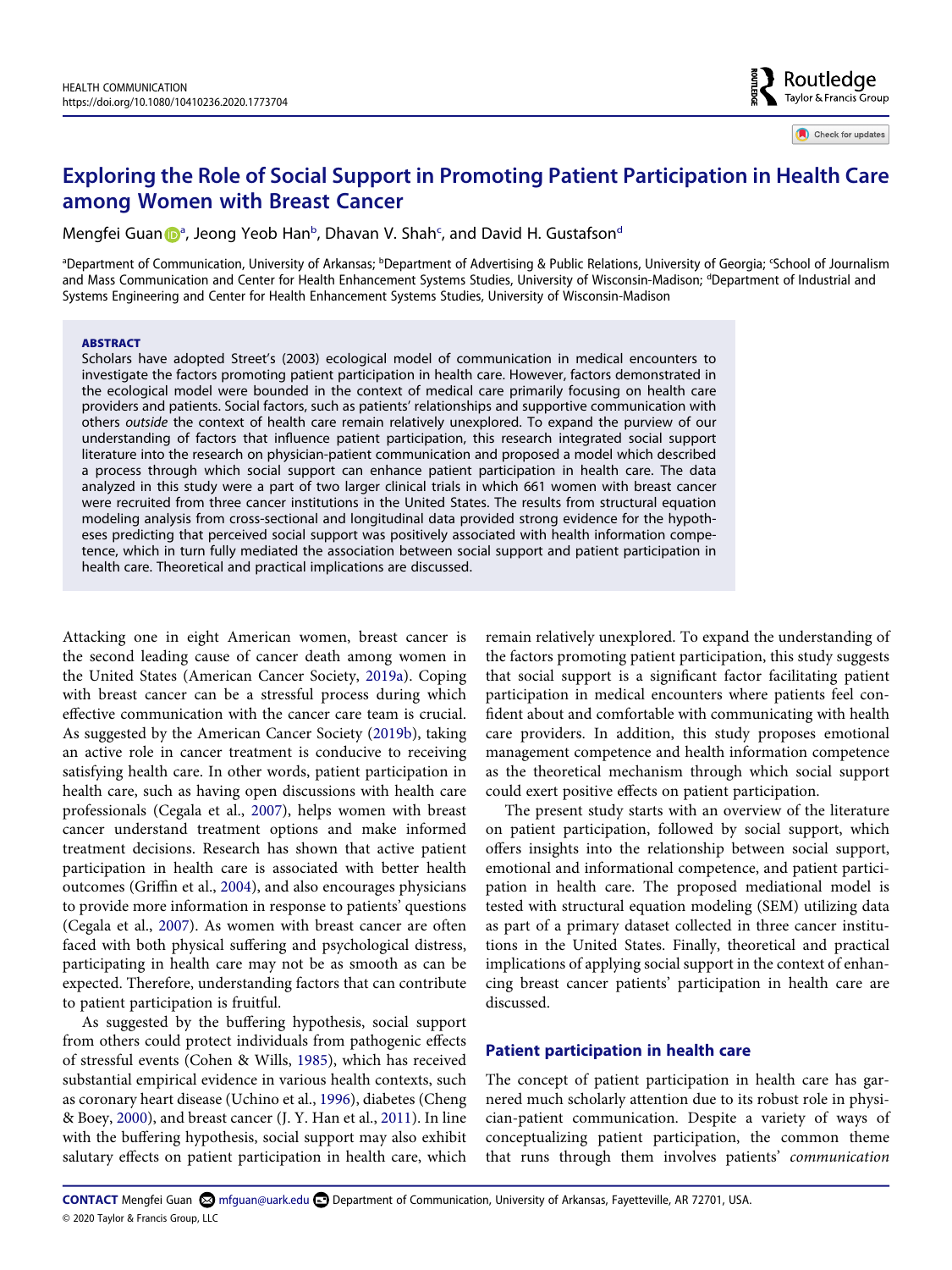<span id="page-2-19"></span><span id="page-2-17"></span><span id="page-2-15"></span><span id="page-2-11"></span>with physicians (Cegala et al., [2007](#page-8-2)) that patient-generated responses can potentially alter health care providers' attitudes and actions (Street & Millay, [2001\)](#page-9-1). More recently, Street [\(2017\)](#page-9-2) has suggested that patient participation can be operationalized as either patients' behavior (such as patients' communication in medial encounters, Cegala et al., [2007\)](#page-8-2) or judgment (such as patients' perception of communication goals achieved in health care settings, Mazor et al., [2016;](#page-9-3) Ting et al., [2016\)](#page-9-4). The distinction between behavior and judgment is important, as patients' self-report of involvement in health care decision making and researchers' observation of patients' involvement based on coding schemes sometimes do not align well with each other (Saba et al., [2006\)](#page-9-5). In the present study, we focus on the perception aspect, a critical layer in the notion of patient participation tapping into patients' subjective evaluation of communication experiences in health care settings.

<span id="page-2-16"></span><span id="page-2-13"></span><span id="page-2-5"></span>Existing research has identified pathways to explain the linkage between patient participation and improved outcomes, such as physicians' communication style, quality medical decision, and patients' commitment to treatment (Street et al., [2009](#page-9-6)). High-participation patients motivate physicians to provide more information in response to their questions and volunteer more information than low-participation patients (Cegala et al., [2007\)](#page-8-2). In primary care settings, patient participation can increase their recall of medical information discussed during medical interviews (Dillon, [2012\)](#page-8-7) and enhance medical adherence, which leads to improved clinical outcomes (Loh et al., [2007](#page-9-7)). Similar effects of patient participation have also been observed in cancer care encounters. For instance, active cancer patients encourage their physicians to adjust pain management and medication, which leads to better pain control (Street et al., [2014](#page-9-8)). In the context of breast cancer care, patients who frequently assert their treatment preferences report increases in their fighting spirit and decreases in their anxious preoccupation (Venetis et al., [2015](#page-9-9)).

<span id="page-2-21"></span><span id="page-2-18"></span><span id="page-2-14"></span><span id="page-2-9"></span><span id="page-2-7"></span><span id="page-2-2"></span>Given the capacity of patient participation to explain and predict improved health outcomes and enhanced physicianpatient communication, understanding influential factors that promote patient participation is important. A bulk of research has adopted Street's ([2003\)](#page-9-10) ecological model of communication in medical encounters to explore factors that exert impact on patients' communication with physicians, or patient participation. This model proposes that physician-patient communication is enacted within a combination of various social contexts, including interpersonal, organizational, political, cultural, and media, with the interpersonal context being the core in which medical encounters are embedded. In support of this model, research has found that demographic and interpersonal factors (e.g., patient age, patient medical condition, and physician perception of patient desire for information) are positive predictors of patient participation (Cegala, [2011](#page-8-8)). More recently, patient activation (e.g., knowledge, skills, and confidence) has been found to be a positive predictor of effective physician-patient communication (Jiang & Street, [2017](#page-9-11)). As reviewed above, interpersonal context factors examined in these studies were mostly bounded in the characteristics of parties involved *within* medical encounters – patients and physicians. Broader interpersonal context factors that may also contribute to patient participation, such as patients' interaction with and support received from members of their social network *outside* medical encounters, have yet to be explored.

<span id="page-2-22"></span><span id="page-2-12"></span>Another critical layer of the present study is the uniqueness of breast cancer care settings. Breast cancer is deemed to be a threat to one's health and well-being, which often induce psychological distress accompanied by negative feelings (Weber & Solomon, [2008\)](#page-9-12). Moreover, breast cancer patients often have a high need for seeking information to understand their cancer and treatment options after diagnosis (Robinson et al., [2016\)](#page-9-13). Taken together, women are faced with not only ongoing management of chronic illness but also a continuous experience of unmet needs associated with physical, emotional, and social concerns (Harrison et al., [2009](#page-8-9)). We suggest that these challenges may be alleviated by supportive interactions in one's social networks outside medical encounters. To fill this theoretical gap and to extend the scope of the ecological model of communication in medical encounters, the next section examines the positive effect of social support on enhancing patient participation.

#### <span id="page-2-6"></span>**Social support and patient participation**

<span id="page-2-10"></span><span id="page-2-3"></span>Social support is conceptualized as the perception of being cared for and loved, being esteemed and valued, and being involved in social networks (Cobb, [1976\)](#page-8-10). From a psychological perspective, social support is examined as individuals' cognitive and emotional processes, with the focus on perceived availability of support (MacGeorge et al., [2011](#page-9-14)). This perspective draws from the appraisal theory to explain that stress typically results from appraised availability of coping resources as opposed to the stressful events themselves (Lazarus & Folkman, [1984](#page-9-15)). Given that coping with breast cancer is undisputedly a stressful process and perceived availability of support can reduce stress from negatively appraised events (Uchino, [2009\)](#page-9-16), this study will particularly explore the effects of social support from the psychological perspective, or perceived social support.

<span id="page-2-20"></span><span id="page-2-8"></span><span id="page-2-4"></span>The salutary effects of social support on individuals' physical and psychological well-being have received much scholarly attention since the 1970s. Social support plays a vital role in the etiology of disease and illness, as well as treatment and rehabilitation following the onset of illness (Cohen & Syme, [1985](#page-8-11)). Individuals tend to be healthier when they have greater social support compared to those who are deprived of support (Albrecht & Goldsmith, [2003\)](#page-8-12). Particularly for breast cancer patients, social support has been found to increase self-efficacy of dealing with health issues, reduce uncertainty, and improve mental health and quality of life (Arora et al., [2007;](#page-8-13) Shim et al., [2011\)](#page-9-17).

<span id="page-2-1"></span><span id="page-2-0"></span>More relevant to the present research, we argue that the effects of social support on health and well-being can be extended to patient participation in health care. Specifically, social support outside medical encounters may have a positive spillover effect on patients' interaction with health care professionals in medical encounters, thus facilitating patient participation. Although very few, if any, studies have investigated the effects of social support directly on patient participation, research has shown that social support can exert potent effects on patient engagement and medical adherence, proximal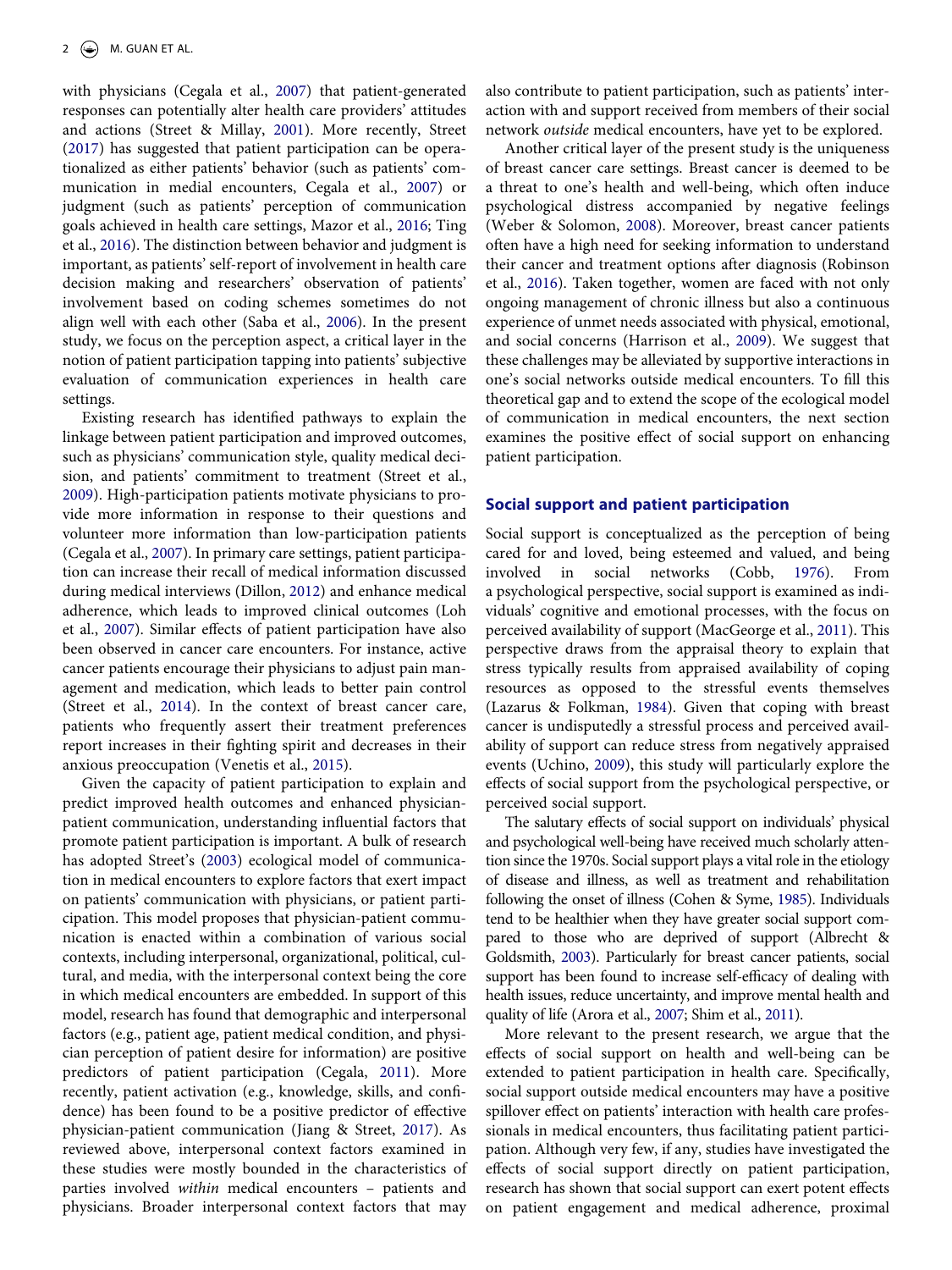<span id="page-3-14"></span><span id="page-3-12"></span><span id="page-3-9"></span><span id="page-3-8"></span>correlates of patient participation. For example, a metaanalysis has evidenced the positive relationship between social support and patient adherence to medical treatment (DiMatteo, [2004](#page-8-14)). Among the facilitating factors of adhering to diabetes self-management programs, one is to have a support person who provides encouragement and promotes accountability (Nagelkerk et al., [2006](#page-9-18)). Moreover, George et al. [\(2009\)](#page-8-15) found that, among HIV-positive Latinos and African Americans, social support is a crucial facilitator for engagement in HIV-specific medical care. In addition, Kelly et al. [\(2010\)](#page-9-19) found that, among opioid-dependent adults, compared with individuals who were out of treatment, those who were in treatment perceived significantly greater social support at treatment entry. In line with these findings, we argue that social support has positive impact on patient participation, which can be explained by improved management of undesired emotions under stressful situations (e.g., emotional management competence) and enhanced acquisition and understanding of health information (i.e., health information competence). In the sections that follow, we further explicate these associations.

#### *Social support and competence*

<span id="page-3-16"></span><span id="page-3-7"></span>Self-determination theory (Deci & Ryan, [1985](#page-8-16)) posits competence, autonomy, and relatedness as three innate psychological needs of human beings. Two of them are relevant to the present study: relatedness and competence. Individuals who feel supported in their network (i.e., relatedness) tend to be more competent in achieving goals (i.e., competence) than those who do not feel connected to others (Ryan & Deci, [2000](#page-9-20)). Two types of competence are particularly relevant to coping with breast cancer: (a) emotional management competence, which refers to one's perceived ability to manage self-relevant emotions (Ciarrochi & Deane, [2001\)](#page-8-17), and (b) health information competence, which refers to one's perceived ability to obtain and understand health information (Basu & Dutta, [2008](#page-8-18)). To apply the relationship between relatedness and competence in the present study, it is anticipated that social support can exert significant impacts on individuals' competence in emotional management and information acquisition in the context of coping with breast cancer. We further explicate these relationships below.

<span id="page-3-13"></span><span id="page-3-11"></span><span id="page-3-6"></span><span id="page-3-5"></span><span id="page-3-2"></span><span id="page-3-1"></span>Social support offers individuals comfort and security through care and concern (Cutrona & Russell, [1990](#page-8-19)). Through social support, individuals can modify undesired emotional states and feel better under stressful situations (MacGeorge et al., [2011](#page-9-14)). Research has shown that individuals who perceive social support are able to effectively manage upset feelings (Burleson, [1994\)](#page-8-20), enhance psychological adjustment (Cramer, [2000](#page-8-21)), experience boosted optimism (McNicholas, [2002\)](#page-9-21), and increase self-efficacy of performing the health behavior advocated by their social community (Guan & So, [2016](#page-8-22)). Therefore, social support may enable women with breast cancer to maintain a positive mood and stay away from negative ones, which enhances their emotional management competence. In addition to care and affection, social support also provides individuals with advice and guidance on possible solutions to a problem (Cutrona & Russell, [1990](#page-8-19)). In health contexts, a prominent aspect of social support

is the provision of information relevant to medical treatments and social services to those in need (MacGeorge et al., [2011](#page-9-14)). Through interacting with others who have undergone similar experiences (e.g., breast cancer patients and survivors), social support may enable women with breast cancer to acquire relevant information and understand basic medical terms, thus enhancing health information competence.

<span id="page-3-10"></span>While various types of social support can be distinguished conceptually (e.g., emotional support, informational support, and esteem support), they usually exhibit integrated function in real-life supportive communication encounters (Cohen & Wills, [1985](#page-8-4)). It is likely that people who have more emotional and social companionship tend to have more access to informational sources. For example, scholars have pointed out that individuals can help others cope with an emotionally upsetting event through providing information (Goldsmith & MacGeorge, [2000](#page-8-23)), as information offered through social support may relieve uncertainty and anxiety caused by the upsetting event (MacGeorge et al., [2011\)](#page-9-14). Therefore, we examine social support as an integrated concept consisting of multidimensional support that may enhance emotional management competence and health information competence among women with breast cancer. Accordingly, we propose the following hypothesis:

H1: Women with breast cancer who perceive greater social support will have higher emotional management competence (H1a) and health information competence (H1b).

#### *Competence and patient participation in health care*

<span id="page-3-15"></span><span id="page-3-3"></span>As articulated earlier, the positive outcomes of patient participation have been well documented in the existing literature (e.g., Cegala & Post, [2009](#page-8-24)). However, engaging in conversations with health care professionals during medical encounters may not be as easy as can be expected. Robinson [\(2003\)](#page-9-22) identified several reasons that explain the extent to which patients participate in health care. Among them, two are relevant to the present research: psychology and resource. Psychology touches upon one's emotional management competence while resources concern one's health information competence. The impact of the two types of competence on patient participation is further explicated below.

<span id="page-3-17"></span><span id="page-3-4"></span><span id="page-3-0"></span>Emotional management competence is an important aspect of competence for coping with cancer (Ciarrochi & Deane, [2001](#page-8-17)). Women living with breast cancer who are better at emotional expressions are likely to have fewer cancer-related morbidities, enhanced physical health, and decreased distress than their counterparts (Stanton et al., [2000\)](#page-9-23). Negative emotions (e.g., anxiety, sadness, worry) resulting from concerns about health issues are common among cancer patients (Street et al., [2009](#page-9-6)), yet unpleasant emotional arousal is considered as a factor debilitating self-efficacy or competence (Bandura, [1977](#page-8-25)). Therefore, psychological distress induced by cancer diagnosis, if not managed effectively, may weaken patients' confidence in their capabilities of participating in health care. For example, research has found that greater levels of breast cancer-related traumatic stress are associated with more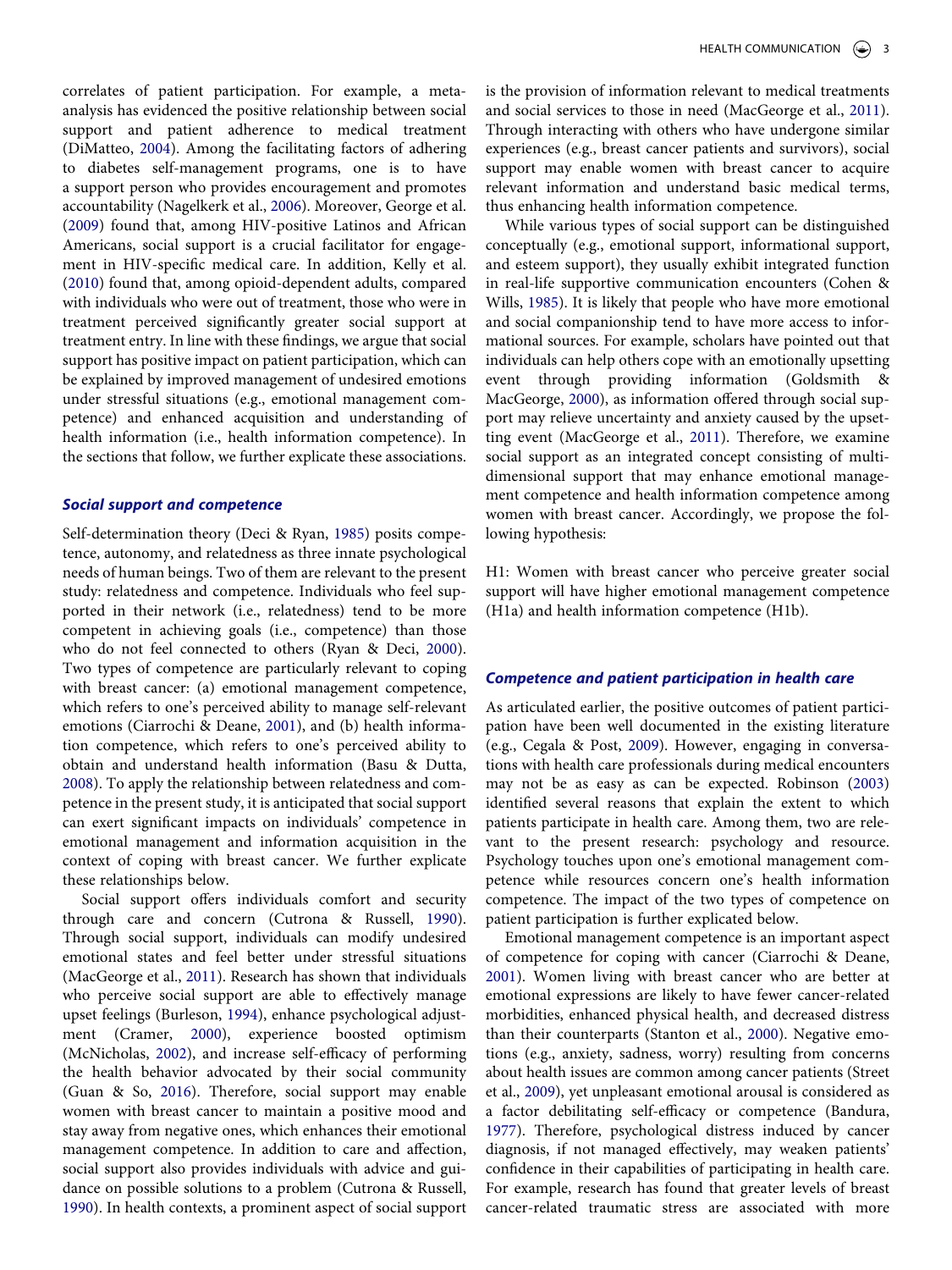problems interacting with physicians and nurses (W. T. Han et al., [2005](#page-8-26)). Women with breast cancer who feel more confident about expressing and managing negative emotions report fewer difficulties in interacting with health care professionals (Collie et al., [2005](#page-8-27)). Furthermore, women with breast cancer who have higher levels of emotional regulation tend to be more proactive and more successful in expressing their feelings during medical encounters (Collie et al., [2005;](#page-8-27) W. T. Han et al., [2005\)](#page-8-26). Given this, we argue that emotional management competence that enhances patients' expressions of concerns and emotions can be regarded as a facilitator of effective patient participation. Thus, the following hypothesis is advanced:

<span id="page-4-4"></span>H2a: Emotional management competence is positively associated with patient participation in health care among women with breast cancer.

<span id="page-4-2"></span><span id="page-4-0"></span>In addition to managing emotional reactions, another critical aspect of competence for coping with cancer is obtaining and understanding information about health care and treatment, or health information competence (Basu & Dutta, [2008\)](#page-8-18). Health information competence refers to one's perceived capability of obtaining and understanding health information (Basu & Dutta, [2008\)](#page-8-18). One of the challenges in engaging patients in shared decision making is the information imbalance between physicians and patients (Frosch et al., [2011\)](#page-8-28). Patient participation in health care requires basic health literacy, which involves understanding information related to diagnosis, prognosis, and treatment (Arora, [2003\)](#page-8-29). Cegala and Post [\(2009](#page-8-24)) identified information seeking and information provision as important components of patient participation in health care. Specifically, information seeking involves asking questions and verifying information (e.g., clarifying and paraphrasing), and information provision concerns answering questions and volunteering information (e.g., describing symptoms). Empirical evidence has supported the relationship between patients' health information competence and participation in health care. For example, in an investigation of the factors influencing patients' interaction with physicians and nurses among women living with breast cancer, Collie et al. [\(2005](#page-8-27)) found that low self-efficacy for seeking and understanding medical information was associated with reported difficulties in medical interactions. Moreover, narrative and didactic information competence positively influence participation in health care among breast cancer patients (Wise et al., [2008\)](#page-9-24). In line with these findings, it is anticipated that health information competence that equips patients with the capabilities of acquiring and understanding information will enhance patient participation in medical encounters. Hence, the following hypothesis is derived:

<span id="page-4-6"></span><span id="page-4-1"></span>H2b: Health information competence is positively associated with patient participation in health care among women with breast cancer.

Taken together, we expect that the two aspects of competence will mediate the relationship between social support and patient participation in health care. More importantly, we also consider the effect of social support over time. Existing literature has largely utilized a cross-sectional approach to investigating the relationship between social support and health outcomes, with predictor and outcome variables often measured at one point in time. Relatively less attention has been given to the effects of social support over a period of time. The present study devotes equal attention to the longitudinal effects of social support on patient participation. Of note, a growing body of literature has examined the longitudinal effects of social support in various health contexts. For example, social support at baseline predicted fewer depressive symptoms, less symptom impact, and better self-rated health at follow-up points (i.e., 4, 12, and 18 months) among women with heart disease (Janevic et al., [2004\)](#page-9-25). Higher levels of baseline social support predicted better emotional wellbeing two years later among survivors of prostate cancer (Zhou et al., [2010](#page-9-26)).

<span id="page-4-7"></span><span id="page-4-5"></span>We test both the cross-sectional and the longitudinal models because each approach has unique advantages. The crosssectional model does not take advantage of the panel design adopted in the current study, but we include it here for two reasons: (a) it serves as a baseline against which we compare the longitudinal model, and (b) it allows us to connect this research to previous scholarship that has mainly relied on cross-sectional analyses. The longitudinal model does take advantage of the panel design, allowing us to examine the effect of social support over a period of time and its process. In line with the literature reviewed earlier, we anticipated both concurrent and lagged effects of social support on patient participation through the mediating roles of the two aspects of competence, thereby proposing the following hypotheses:

H3: At baseline (i.e., T1), emotional management competence (H3a) and health information competence (H3b) will mediate the relationship between social support and patient participation in health care.

H4: Emotional management competence (H4a) and health information competence (H4b) at T2 will mediate the relationship between social support at T1 and patient participation in health care at T3.

#### **Method**

#### *Participants and procedure*

<span id="page-4-3"></span>The data analyzed in this study were a part of two larger clinical trials (see Gustafson et al., [2005](#page-8-30) for details) in which 661 women with breast cancer were recruited from three cancer institutions: Hartford Hospital's Helen and Harry Gray Cancer Center, The University of Texas M.D. Anderson Cancer Center, and the University of Wisconsin Paul P. Carbone Comprehensive Cancer Center. Eligibility criteria required that women were 18 years or older, within two months of diagnosis or recurrence of breast cancer at the time of recruitment, and able to read and understand English. The primary goal of the original project was to investigate the effects of an Internet-based breast cancer support system – Comprehensive Health Enhancement Support System (CHESS) – on quality of life among underserved breast cancer patients. After consent, participants filled out a baseline survey. They were then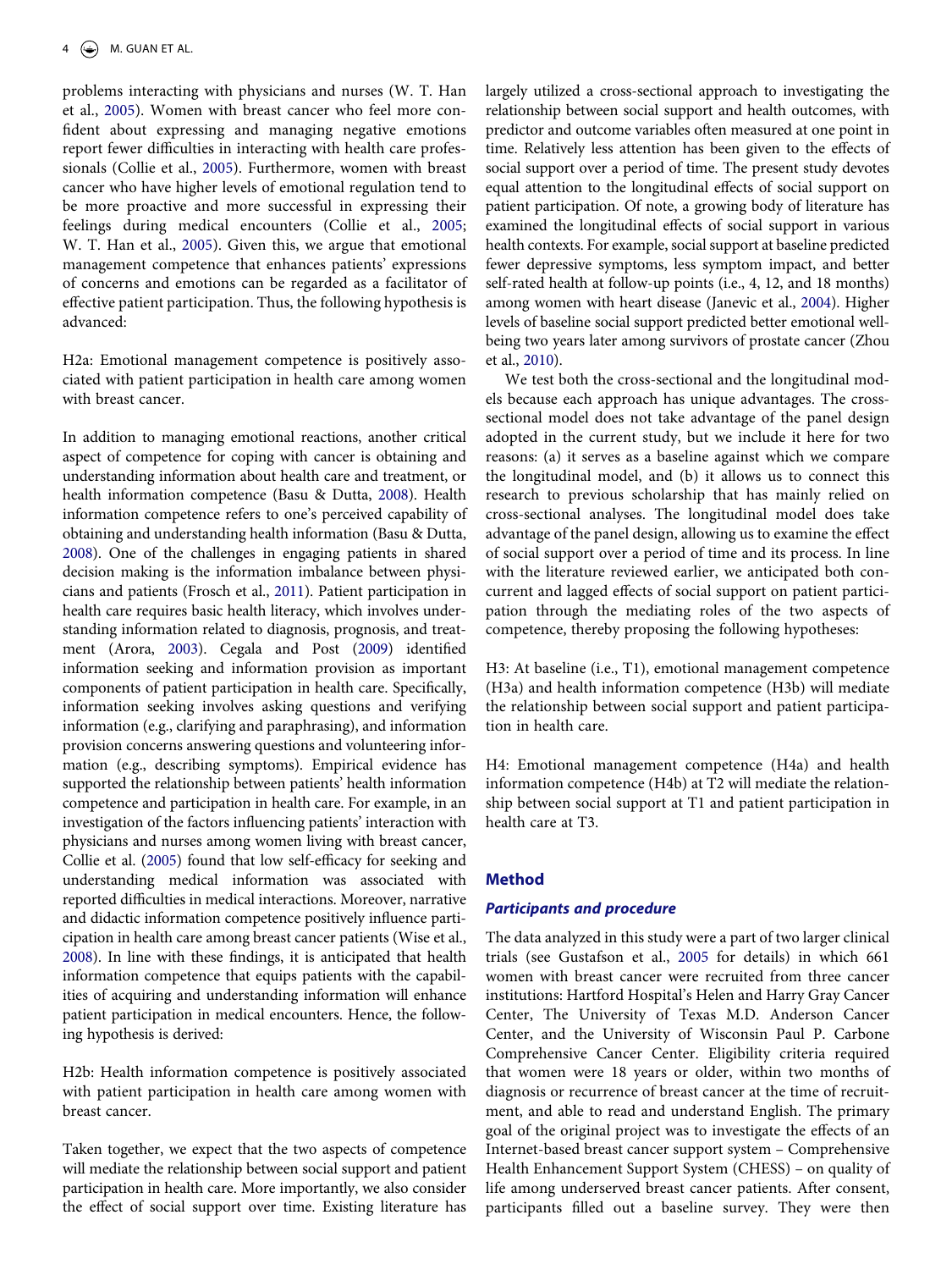randomized to intervention conditions and invited to respond to follow-up surveys.

The present research sought to explore the cross-sectional and longitudinal relationships between social support, emotional management competence, health information competence, and patient participation in health care, independent from intervention conditions. To this end, this research analyzed three waves of surveys: at baseline (i.e., T1), after six weeks (i.e., T2; 86% retention rate), and after three months (i.e., T3; 85% retention rate). Participants' age ranged from 23 to 88 (*M* = 52.05, *SD* = 10.01). The majority of participants described themselves as white (88.4%), followed by African American (4.8%), Latinx (4.2%), Asian (1.8%), and Native American (0.9%).

#### *Measures*

#### *Social support*

A six-item scale (Gustafson et al., [2005](#page-8-30)) was used to measure women's perception of social support. Responses were on a 5-point scale ranging from 0 = *not at all* to 4 = *very much*. Sample items included "There are people I could count on for emotional support," and "There are people who can help me find out the answers to my questions"  $(M = 3.40, SD = .66,$  $\alpha = .87$  at T1).

#### *Emotional management competence*

<span id="page-5-1"></span>Seven items adopted from Antoni et al.'s [\(2006](#page-8-31)) Measure of Current Status (MOCS) scale were used to measure women's emotional management competence. Responses were on a 5-point scale ranging from 0 = *I cannot do this at all* to 4 = *I can do this extremely well*. Sample items included "I can easily recognize situations that make me feel stressed or upset," and "I can come up with emotionally balanced thoughts even during negative times" (*M* = 2.28, *SD* = .71, α = .87 at T1; *M*   $= 2.27$ ,  $SD = .76$  at T2).

#### *Health information competence*

Five items adopted from previous research (Gustafson et al., [2005](#page-8-30)) were used to assess women's perception that she could get and understand health information. Responses were on a 5-point scale ranging from 0 = *not at all* to 4 = *very much*. Sample items included "I know exactly what it is that I want to learn about my health," and "I can figure out how and where to get the information I need" (*M* = 2.85, *SD* = .72, α = .81 at T1; *M* = 3.07, *SD* = .70 at T2).

#### *Patient participation in health care*

<span id="page-5-2"></span>A five-item scale developed in previous research (Gustafson et al., [2001,](#page-8-32) [2005\)](#page-8-30) was used to measure women's interaction with providers in health care situations. Drawing from prior research on patient-centeredness (e.g., Mazor et al., [2016](#page-9-3)), we measured patient participation by assessing patients' perception regarding whether communication goals were achieved in health care settings as opposed to what they actually communicated in those settings. Responses were on a 5-point scale ranging from 0 = *strongly disagree* to 4 = *strongly agree*. Sample items included "I went to the right healthcare provider at the right time," "I understood what was going on," and "I knew the right question to ask" ( $M = 2.90$ ,  $SD = .73$ ,  $\alpha = .83$  at T1; M  $= 3.07$ ,  $SD = .69$  at T3).

#### *Covariates*

Participants' age, race, education level, stage of breast cancer, and breast cancer knowledge were included as covariates. In the longitudinal model, the intervention conditions, including access to CHESS systems and peer support groups, were controlled, and the baseline score of patient participation in health care was included as an additional covariate.

#### **Results**

Prior to testing the model, bivariate relationships between the variables at baseline were examined. All variables in the model were significantly and positively correlated as expected (see [Table 1](#page-5-0)). We examined the cross-sectional mediation model and longitudinal mediation model, respectively. In each model, all hypotheses were tested simultaneously with SEM using *Mplus* version 7.0 (Muthén & Muthén, [1998](#page-9-27)) with maximum likelihood estimation.

<span id="page-5-3"></span>First, in the cross-sectional analyses, the overall model had a good fit  $\chi^2(20) = 63.71$ ,  $p < .001$ , CFI = .92, RMSEA = .06 (.04, .08), SRMR = .04 (see [Figure 1](#page-6-0)). Specifically, social support was positively associated with emotional management competence  $(\beta = .40, p < .001;$  supporting H1a), which, however, was not significantly correlated with patient participation in health care  $(\beta = .07, p = .15)$ . Thus, H2a was not supported, rendering the mediation hypothesis (H3a) not supported. As predicted, social support was positively associated with health information competence ( $\beta$  = .42,  $p < .001$ ; supporting H1b), which in turn positively predicted patient participation in health care  $(\beta = .40, p < .001;$  supporting H2b). Taken together, health information competence mediated the relationship between social support and patient participation, which supported H3b. Consistent with these findings, additional analyses revealed that the total indirect effect of social support on patient participation ( $\beta_{ind}$  = .20,  $p < .001$ ) was mostly explained the mediating role of health information competence (*β*ind  $=$  .17,  $p < .001$ ), compared with the mediating role of emotional management competence ( $\beta_{\text{ind}} = .03$ ,  $p = .16$ ).

Second, the overall longitudinal model also had a good fit  $\chi^2$  $(28) = 79.47, p < .001, CFI = .92, RMSEA = .05 (0.04, 0.07),$ SRMR = .05 (see [Figure 2\)](#page-6-1). As anticipated, social support at T1 was positively associated with emotional management competence at T2 ( $\beta$  = .33,  $p$  < .001; supporting H1a). Similar to the findings yielded in the cross-sectional model, emotional management competence at T2 did not significantly predict patient participation in health care at T3 ( $\beta$  = .07,  $p$  = .19). Thus, H2a was not supported, rendering the mediation hypothesis (H4a) not supported. Additional analyses also confirmed that the

<span id="page-5-0"></span>

| 1. Social support                  |         |         |         |  |
|------------------------------------|---------|---------|---------|--|
| 2. Emotional management competence | $40***$ |         |         |  |
| 3. Health information competence   | $45***$ | $32***$ |         |  |
| 4. Participation in health care    | $74***$ | $19***$ | $33***$ |  |
|                                    |         |         |         |  |

*Note*: \*\*\**p* <.001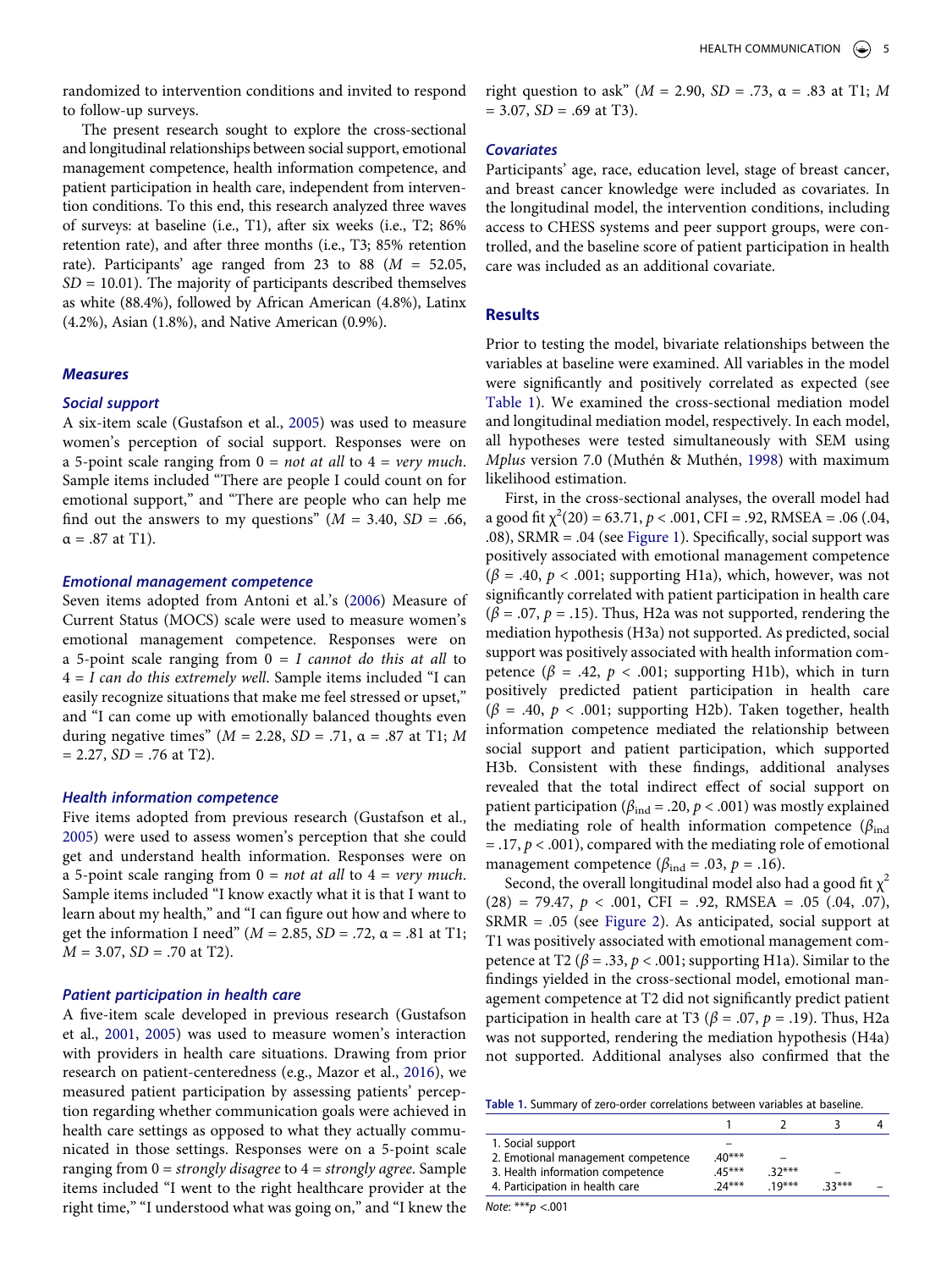<span id="page-6-0"></span>

<span id="page-6-1"></span>**Figure 1.** The cross-sectional model of the effect of social support on participation in health care through emotional management competence and health information competence at baseline (i.e., T1). *\*\*\*p* <.001. χ 2 (20) = 63.71, *p* <.001, CFI =.92, RMSEA =.06 (.04,.08), SRMR =.04.



**Figure 2.** The longitudinal model of the effect of social support (T1) on participation in health care (T3) through emotional management competence (T2) and health information competence (T2). *\*\*\*p* <.001. χ 2 (28) = 79.47, *p* <.001, CFI =.92, RMSEA =.05 (.04,.07), SRMR =.05.

indirect effect of social support at T1 on patient participation at T3 was not significant when mediated by emotional management competence at T2 ( $\beta_{ind}$  = .02,  $p$  = .20). In line with H1b, social support at T1 was positively associated with health information competence at T2 (*β* = .25, *p* < .001), which in turn positively predicted participation in health care at T3  $(\beta = .45, p < .001;$  supporting H2b). Taken together, health information competence at T2 mediated the relationship between social support at T1 and patient participation at T3  $(\beta_{\text{ind}} = .11, p < .001)$ . Thus, H4b was supported.

#### **Discussion**

In the existing literature that investigates the factors promoting patient participation in health care, much of the attention has been given to factors that are bounded in the context of health care encounters *between* physicians and patients as demonstrated in Street's ([2003\)](#page-9-10) ecological model for communication in health care. While social influences *outside* the health care context may also exert an impact on patient participation, this pathway remained relatively unexplored. Recognizing this gap, this research integrated the social support theories into the literature on patient participation in health care, and proposed patients' competence as the mechanism explaining the relationship between social support and patient participation. Overall, the findings from both cross-sectional and longitudinal data provided evidence for the hypotheses predicting that perceived social support was positively associated with health information competence, which in turn positively predicted patient participation in health care among women with breast cancer.

#### *Theoretical and practical implications*

The findings have several theoretical implications. First, this research identified unexplored predictors of patient participation in health care from a social support perspective. This theoretical perspective implies that individuals' behaviors, including decision making in medical encounters, cannot be fully understood or explained without analyzing the social aspects of life, and the findings generally supported such assumption. Inspired by the existing literature that has documented the robust salutary effects of social support on cancer patients' emotional, physical, and functional well-being (e.g., Scrignaro et al., [2011;](#page-9-28) Shaw et al., [2006;](#page-9-29) J. Y. Han et al., [2011](#page-8-6)), the present research examined the effects of social support on cancer patients' participation in health care. Findings from this research extended the scope of Street's ([2003\)](#page-9-10) ecological model of medical communication and expanded the purview of our understanding of the role of interpersonal context factors in influencing patient participation. Through exploring factors outside the health care context, the findings bridged the disjoined literature on social support and patient participation.

<span id="page-6-2"></span>Second, this research specified the mechanism through which social support could exert its influence on patient participation in health care. Drawing from social support theories and literature on coping with cancer, this research theoretically explicated how emotional management competence and health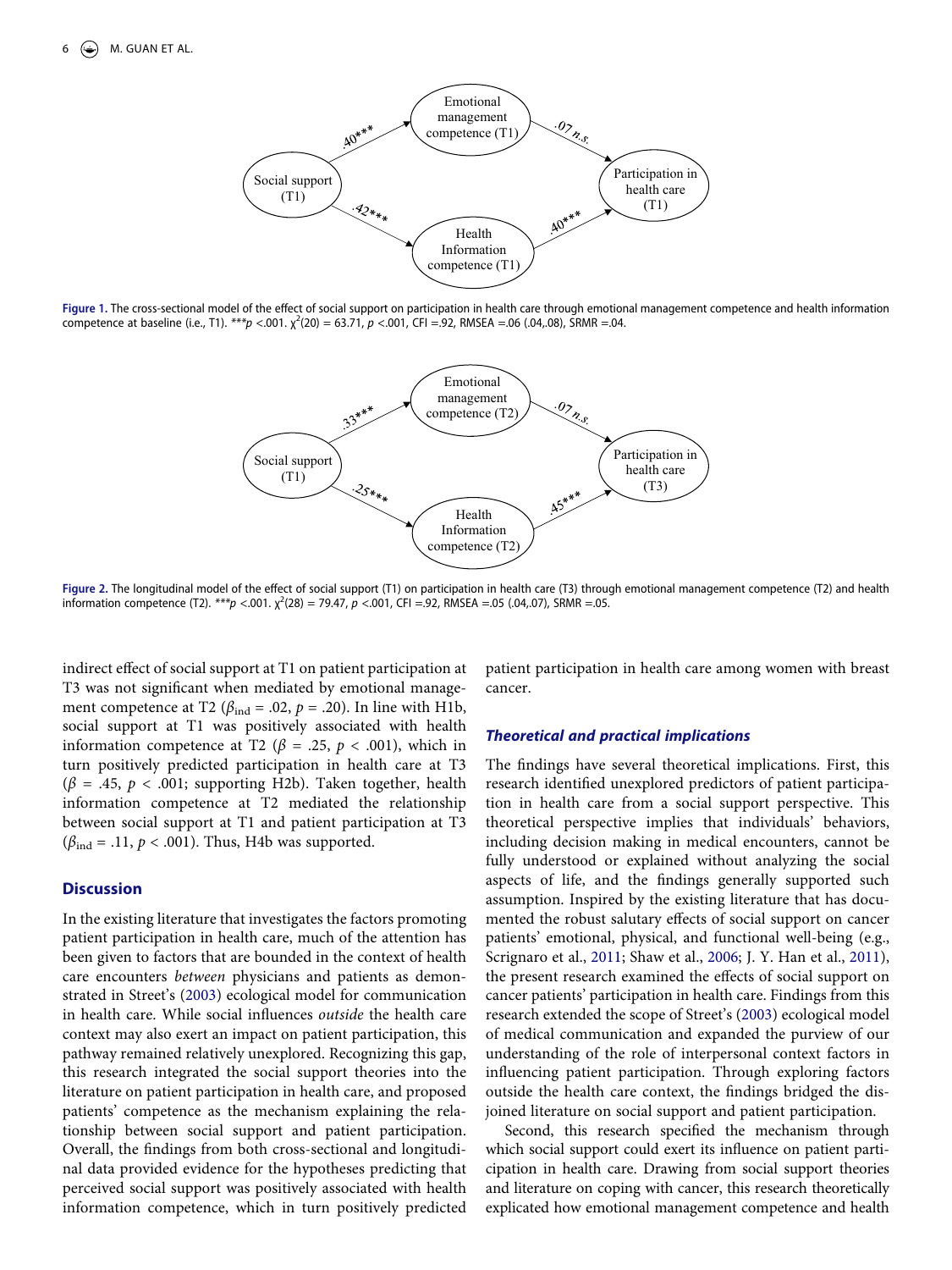<span id="page-7-2"></span>information competence could effectively mediate the relationship between social support and patient participation. However, the findings only demonstrated empirical support for the mediating effect of health information competence. Contrary to our expectation, emotional management competence did not play a significant role in this process, which were observed in both the cross-sectional and longitudinal models. These findings emphasize the importance of distinguishing between the two types of competence. In the context of coping with breast cancer, managing uncertainty is considered as one of the continuous challenges (Miller, [2015\)](#page-9-30). Information offered through social support helps relieve uncertainty resulting from upsetting events (MacGeorge et al., [2011](#page-9-14)), such as cancer diagnosis and treatment. More importantly, existing literature has suggested that receiving information from others facilitates coping with undesired emotions (Goldsmith & MacGeorge, [2000](#page-8-23)). Therefore, the ability to obtain and understand health information, compared with the ability to manage emotions, may play a more robust and more stable role in translating the indirect effect of social support on patient participation in health care. Also plausible is that the outcome measure of patient participation largely focuses on knowledge and understanding, which is more information-based than emotion-based, thus being more predicted by health information competence than emotional management competence. Future research could further substantiate the differences and relationships between different types of competence and how they influence decision-making processes in medical encounters.

The findings lead to some practical implications as well. The effectiveness of health interventions and training programs on promoting patient participation may be influenced by social factors outside the health care encounters. In most of the traditional training programs, improving patients' communication skills is the primary concern. For example, patients are instructed and encouraged to ask questions, provide information, and verify their understanding of information (Cegala & Lenzmeier Broz, [2003](#page-8-33)). However, such training programs are not always effective because even if patients know *how* to ask questions, they may still get lost or feel confused when they try to process the received information because of their lack of understanding, thus not clearly knowing *what* to ask (Cegala & Lenzmeier Broz, [2003](#page-8-33)). Thus, increasing patients' health information competence is an essential element that should be included in future training programs and health interventions that aim at promoting patient participation. Relatedly, as suggested by the findings that social support is a source of enhancing one's competence, encouraging patients to seek support from close others in their social networks should be a crucial element that deserves further attention in training programs as well.

#### <span id="page-7-0"></span>*Limitations and directions for future research*

Several limitations of this research should be noted. First, the sample in the current study was women with breast cancer. Whether the same mediating effects would be found in studies involving other types of cancer or health issues is not warranted. Future research applying the mediating model proposed in this study to explore patient participation in various health contexts could achieve greater generalizability of the findings. Second, <span id="page-7-1"></span>the measures used in the current study were confined to the items collected as a part of a larger project. Other important factors that might influence patient participation in health care were not measured. Future research should take different types of interpersonal context factors into consideration and explore how they collaboratively and interdependently contribute to patient participation. Third, patient participation was assessed with a self-report measure rather than observational data with coded discourse (see e.g., Cegala et al., [2001](#page-8-34)). In comparison to a self-report measure, employing a coding system to analyze transcripts of patient-physician interaction can provide a more complete picture of the communicative dynamics in health care settings. Despite this limitation, the use of self-report measure is exempt from the potential misinterpretation of patient communication by observers (Street, [2017](#page-9-2)). Furthermore, patients' selfreported perception of whether communication goals are achieved in medical encounters has been shown as a legitimate aspect of patient-centeredness or patient participation (Mazor et al., [2016\)](#page-9-3). Given this, the self-report measure adopted in the present study provided a different perspective capturing patients' subjective judgment of achieving communicative goals in health care settings. Fourth, the measure of social support did not specify the identities of the providers. Whether the sources of social support are family members, significant others, other women with breast cancer, or health care professionals are unknown. This is important because who is providing the support and to whom the support is provided can make a difference in terms of the effectiveness of supportive communication (Cohen & Syme, [1985\)](#page-8-11). Future research should build upon the findings from this research by specifying the providers of social support and compare the potential differences in terms of their functions in enhancing patients' competence.

#### *Conclusion*

The present study represents an initial effort to examine a broader scope of interpersonal factors promoting patient participation in health care from a social support perspective. Particularly among women with breast cancer, evidence generated from this study showed that health information competence mediated the relationship between social support and patient participation. The findings have important implications for research on patient participation and health intervention designs.

#### **Acknowledgments**

The authors would like to thank the two anonymous reviewers for their insightful comments.

#### **Funding**

This work was supported by the National Cancer Institute under Grant P50 CA095817-05.

#### **ORCID**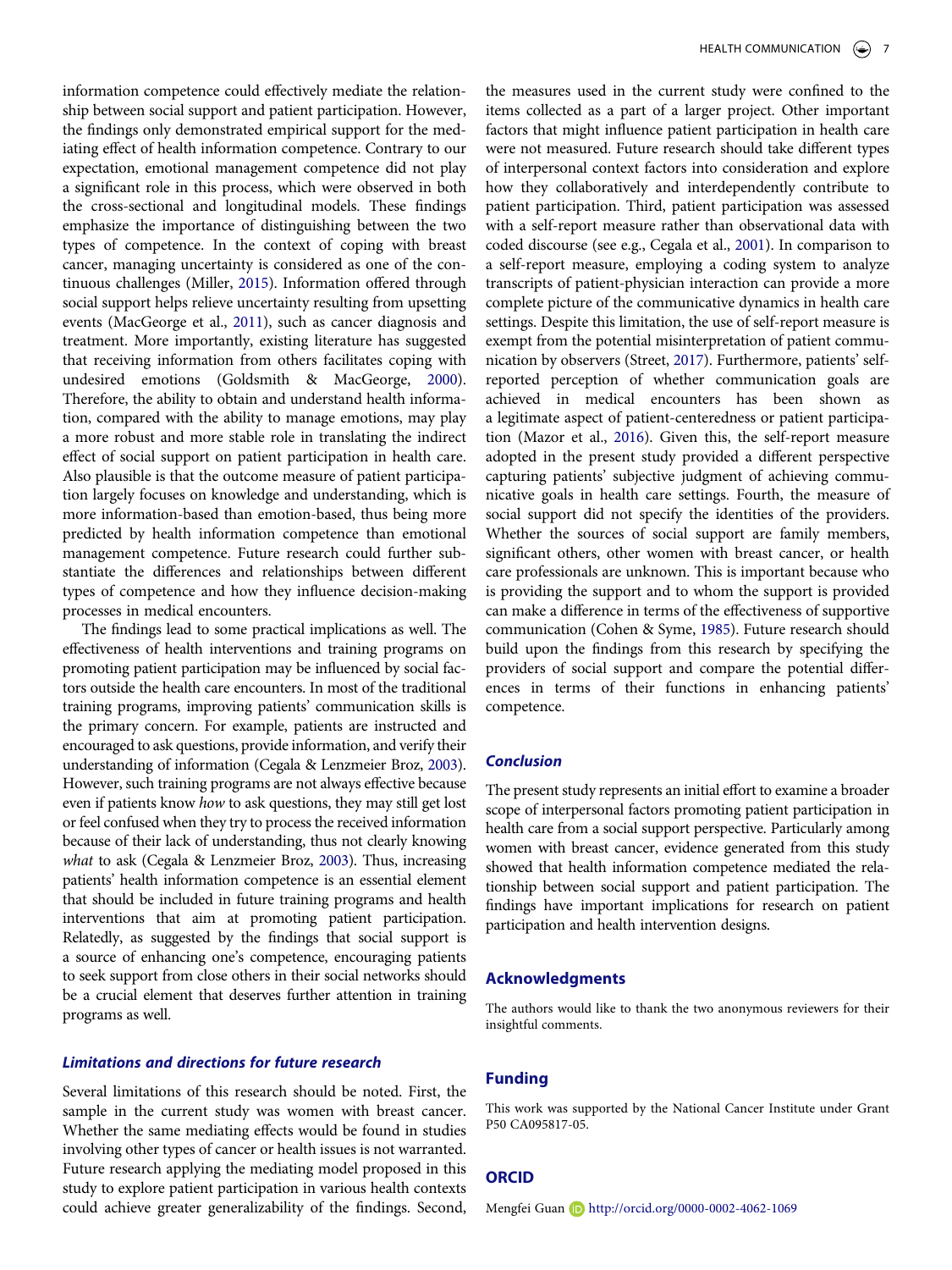#### **References**

- <span id="page-8-12"></span>Albrecht, T. L., & Goldsmith, D. J. ([2003\)](#page-2-0). Social support, social networks, and health. In T. L. Thompson, A. Dorsey, K. I. Miller, & R. Parrott (Eds.), *Handbook of health communication* (pp. 263–284). Lawrence Erlbaum Associates.
- <span id="page-8-0"></span>American Cancer Society. ([2019a\)](#page-1-2). *How common is breast cancer?* [https://](https://www.cancer.org/cancer/breast-cancer/about/how-common-is-breast-cancer.html) [www.cancer.org/cancer/breast-cancer/about/how-common-is-breast](https://www.cancer.org/cancer/breast-cancer/about/how-common-is-breast-cancer.html)[cancer.html](https://www.cancer.org/cancer/breast-cancer/about/how-common-is-breast-cancer.html)
- <span id="page-8-1"></span>American Cancer Society. [\(2019b\)](#page-1-3). *Questions to ask your doctor about breast cancer*. [https://www.cancer.org/cancer/breast-cancer/under](https://www.cancer.org/cancer/breast-cancer/understanding-a-breast-cancer-diagnosis/questions-to-ask-your-doctor-about-breast-cancer.html) [standing-a-breast-cancer-diagnosis/questions-to-ask-your-doctor](https://www.cancer.org/cancer/breast-cancer/understanding-a-breast-cancer-diagnosis/questions-to-ask-your-doctor-about-breast-cancer.html)[about-breast-cancer.html](https://www.cancer.org/cancer/breast-cancer/understanding-a-breast-cancer-diagnosis/questions-to-ask-your-doctor-about-breast-cancer.html)
- <span id="page-8-31"></span>Antoni, M. H., Lechner, S. C., Kazi, A., Wimberly, S. R., Sifre, T., Urcuyo, K. R., Phillips, K., Glück, S., & Carver, C. S. ([2006\)](#page-5-1). How stress management improves quality of life after treatment for breast cancer. *Journal of Consulting and Clinical Psychology*, *74*(6), 1143–1152. <https://doi.org/10.1037/0022-006X.74.6.1143>
- <span id="page-8-29"></span>Arora, N. K. ([2003\)](#page-4-0). Interacting with cancer patients: The significance of physicians' communication behavior. *Social Science & Medicine*, *57*(5), 791–806. [https://doi.org/10.1016/S0277-9536\(02\)00449-5](https://doi.org/10.1016/S0277-9536(02)00449-5)
- <span id="page-8-13"></span>Arora, N. K., Finney Rutten, L. J., Gustafson, D. H., Moser, R., & Hawkins, R. P. ([2007\)](#page-2-1). Perceived helpfulness and impact of social support provided by family, friends, and health care providers to women newly diagnosed with breast cancer. *Psycho-Oncology*, *16*(5), 474–486. <https://doi.org/10.1002/pon.1084>
- <span id="page-8-25"></span>Bandura, A. ([1977](#page-3-0)). Self-efficacy: Toward a unifying theory of behavioral change. *Psychological Review*, *84*(2), 191–215. [https://doi.org/10.1037/](https://doi.org/10.1037/0033-295X.84.2.191) [0033-295X.84.2.191](https://doi.org/10.1037/0033-295X.84.2.191)
- <span id="page-8-18"></span>Basu, A., & Dutta, M. J. ([2008](#page-3-1)). The relationship between health information seeking and community participation: The roles of health information orientation and efficacy. *Health Communication*, *23*(1), 70–79. <https://doi.org/10.1080/10410230701807121>
- <span id="page-8-20"></span>Burleson, B. R. ([1994](#page-3-2)). Comforting messages: Features, functions, and outcomes. In J. A. Daly & J. M. Wiemann (Eds.), *Strategic interpersonal communication* (pp. 135–161). Lawrence Erlbaum Associates.
- <span id="page-8-8"></span>Cegala, D. J. [\(2011](#page-2-2)). An exploration of factors promoting patient participation in primary care medical interviews. *Health Communication*, *26*  (5), 427–436.<https://doi.org/10.1080/10410236.2011.552482>
- <span id="page-8-33"></span>Cegala, D. J., & Lenzmeier Broz, S. [\(2003\)](#page-7-0). Provider and patient communication skills training. In T. L. Thompson, A. Dorsey, K. I. Miller, & R. Parrott (Eds.), *Handbook of health communication* (pp. 95–119). Lawrence Erlbaum Associates.
- <span id="page-8-24"></span>Cegala, D. J., & Post, D. M. [\(2009](#page-3-3)). The impact of patients' participation on physicians' patient-centered communication. *Patient Education and Counseling*, *77*(2), 202–208. <https://doi.org/10.1016/j.pec.2009.03.025>
- <span id="page-8-34"></span>Cegala, D. J., Post, D. M., & McClure, L. ([2001\)](#page-7-1). The effects of patient communication skills training on the discourse of older patients during a primary care interview. *Journal of the American Geriatrics Society*, *49*  (11), 1505–1511. <https://doi.org/10.1046/j.1532-5415.2001.4911244.x>
- <span id="page-8-2"></span>Cegala, D. J., Street, R. L., & Clinch, C. R. [\(2007\)](#page-1-4). The impact of patient participation on physicians' information provision during a primary care medical interview. *Health Communication*, *21*(2), 177–185. <https://doi.org/10.1080/10410230701307824>
- <span id="page-8-5"></span>Cheng, T. Y. L., & Boey, K. W. [\(2000](#page-1-5)). Coping, social support, and depressive symptoms of older adults with Type II diabetes mellitus. *Clinical Gerontologist*, *22*(1), 15–30. [https://doi.org/10.1300/J018v22n01\\_03](https://doi.org/10.1300/J018v22n01_03)
- <span id="page-8-17"></span>Ciarrochi, J. V., & Deane, F. P. ([2001\)](#page-3-4). Emotional competence and willingness to seek help from professional and nonprofessional sources. *British Journal of Guidance & Counselling*, *29*(2), 233–246. [https://doi.](https://doi.org/10.1080/03069880124843)  [org/10.1080/03069880124843](https://doi.org/10.1080/03069880124843)
- <span id="page-8-10"></span>Cobb, S. [\(1976\)](#page-2-3). Social support as a moderator of life stress. *Psychosomatic Medicine*, *38*(5), 300–314. [https://doi.org/10.1097/00006842-](https://doi.org/10.1097/00006842-197609000-00003)  [197609000-00003](https://doi.org/10.1097/00006842-197609000-00003)
- <span id="page-8-11"></span>Cohen, S., & Syme, S. L. ([1985\)](#page-2-4). Issues in the study and application of social support. In S. Cohen & S. L. Syme (Eds.), *Social support and health* (pp. 3–22). Academic Press.
- <span id="page-8-4"></span>Cohen, S., & Wills, T. A. ([1985\)](#page-1-6). Stress, social support, and the buffering hypothesis. *Psychological Bulletin*, *98*(2), 310–357. [https://doi.org/10.](https://doi.org/10.1037/0033-2909.98.2.310) [1037/0033-2909.98.2.310](https://doi.org/10.1037/0033-2909.98.2.310)
- <span id="page-8-27"></span>Collie, K., Wong, P., Tilston, J., Butler, L. D., Turner-Cobb, J., Kreshka, M. A., Parsons, R., Graddy, K., Cheasty, J. D., & Koopman, C. [\(2005\)](#page-4-1). Selfefficacy, coping, and difficulties interacting with health care professionals among women living with breast cancer in rural communities. *Psycho-Oncology*, *14*(10), 901–912. <https://doi.org/10.1002/pon.944>
- <span id="page-8-21"></span>Cramer, D. ([2000](#page-3-5)). Social desirability, adequacy of social support and mental health. *Journal of Community & Applied Social Psychology*, *10*  (6), 465–474. [https://doi.org/10.1002/10991298\(200011/12\)106465](https://doi.org/10.1002/10991298(200011/12)106465)
- <span id="page-8-19"></span>Cutrona, C. E., & Russell, D. W. ([1990](#page-3-6)). *Type of social support and specific stress: Toward a theory of optimal matching* (B. R. Sarason, I. G. Sarason, & G. R. Pierce, Eds.). Social support: An interactional view (pp. 319–366). Wiley.
- <span id="page-8-16"></span>Deci, E. L., & Ryan, R. M. ([1985](#page-3-7)). *Intrinsic motivation and selfdetermination in human behavior*. Plenum Press.
- <span id="page-8-7"></span>Dillon, P. J. ([2012](#page-2-5)). Assessing the influence of patient participation in primary care medical interviews on recall of treatment recommendations. *Health Communication*, *27*(1), 58–65. [https://doi.](https://doi.org/10.1080/10410236.2011.569000)  [org/10.1080/10410236.2011.569000](https://doi.org/10.1080/10410236.2011.569000)
- <span id="page-8-14"></span>DiMatteo, M. R. ([2004](#page-3-8)). Social support and patient adherence to medical treatment: A meta-analysis. *Health Psychology*, *23*(2), 207–218. [https://](https://doi.org/10.1037/0278-6133.23.2.207)  [doi.org/10.1037/0278-6133.23.2.207](https://doi.org/10.1037/0278-6133.23.2.207)
- <span id="page-8-28"></span>Frosch, D. L., Singer, K. J., & Timmermans, S. [\(2011\)](#page-4-2). Conducting implementation research in community-based primary care: A qualitative study on integrating patient decision support interventions for cancer screening into routine practice. *Health Expectations*, *14*(Suppl. 1), 73–84. <https://doi.org/10.1111/j.1369-7625.2009.00579.x>
- <span id="page-8-15"></span>George, S., Garth, B., Wohl, A. R., Galvan, F. H., Garland, W., & Myers, H. F. [\(2009](#page-3-9)). Sources and types of social support that influence engagement in HIV care among Latinos and African Americans. *Journal of Health Care for the Poor and Underserved*, *20*(4), 1012–1035. <https://doi.org/10.1353/hpu.0.0210>
- <span id="page-8-23"></span>Goldsmith, D. J., & MacGeorge, E. L. ([2000\)](#page-3-10). The impact of politeness and relationship on perceived quality of advice about a problem. *Human Communication Research*, *26*(2), 234–263. [https://doi.org/10.1111/j.](https://doi.org/10.1111/j.1468-2958.2000.tb00757.x) [1468-2958.2000.tb00757.x](https://doi.org/10.1111/j.1468-2958.2000.tb00757.x)
- <span id="page-8-3"></span>Griffin, S. J., Kinmonth, A.-L., Veltman, M. W. M., Gillard, S., Grant, J., & Stewart, M. ([2004](#page-1-7)). Effect on health-related outcomes of interventions to alter the interaction between patients and practitioners: A systematic review of trials. *Annals of Family Medicine*, *2*(6), 595–608. [https://doi.](https://doi.org/10.1370/afm.142)  [org/10.1370/afm.142](https://doi.org/10.1370/afm.142)
- <span id="page-8-22"></span>Guan, M., & So, J. [\(2016](#page-3-11)). Influence of social identity on self-efficacy beliefs through perceived social support: A social identity theory perspective. *Communication Studies*, *67*(5), 588–604. [https://doi.org/](https://doi.org/10.1080/10510974.2016.1239645)  [10.1080/10510974.2016.1239645](https://doi.org/10.1080/10510974.2016.1239645)
- <span id="page-8-32"></span>Gustafson, D. H., Hawkins, R., Pingree, S., McTavish, F., Arora, N. K., Mendenhall, J., Cella, D. F., Serlin, R. C., Apantaku, F. M., Stewart, J., & Salner, A. ([2001\)](#page-5-2). Effect of computer support on younger women with breast cancer. *Journal of General Internal Medicine*, *16*(7), 435–445. <https://doi.org/10.1046/j.1525-1497.2001.016007435.x>
- <span id="page-8-30"></span>Gustafson, D. H., McTavish, F. M., Stengle, W., Ballard, D., Hawkins, R., Shaw, B. R., Jones, E., Julèsberg, K., McDowell, H., Chen, W. C., Volrathongchai, K., & Landucci, G. ([2005](#page-4-3)). Use and impact of eHealth system by low-income women with breast cancer. *Journal of Health Communication*, *10*(sup1), 195–218. [https://doi.org/10.1080/](https://doi.org/10.1080/10810730500263257) [10810730500263257](https://doi.org/10.1080/10810730500263257)
- <span id="page-8-6"></span>Han, J. Y., Shah, D. V., Kim, E., Namkoong, K., Lee, S.-Y., Moon, T. J., Cleland, R., Bu, Q. L., McTavish, F. M., & Gustafson, D. H. ([2011](#page-1-5)). Empathic exchanges in online cancer support groups: Distinguishing message expression and reception effects. *Health Communication*, *26*  (2), 185–197. <https://doi.org/10.1080/10410236.2010.544283>
- <span id="page-8-26"></span>Han, W. T., Collie, K., Koopman, C., Azarow, J., Classen, C., Morrow, G. R., Michel, B., Brennan-O'Neill, E., & Spiegel, D. ([2005](#page-4-4)). Breast cancer and problems with medical interactions: Relationships with traumatic stress, emotional self-efficacy, and social support. *Psycho-Oncology*, *14*(4), 318–330. <https://doi.org/10.1002/pon.852>
- <span id="page-8-9"></span>Harrison, J. D., Young, J. M., Price, M. A., Butow, P. N., & Solomon, M. J. ([2009](#page-2-6)). What are the unmet supportive care needs of people with cancer? A systematic review. *Supportive Care in Cancer*, *17*(8), 1117–1128. <https://doi.org/10.1007/s00520-009-0615-5>